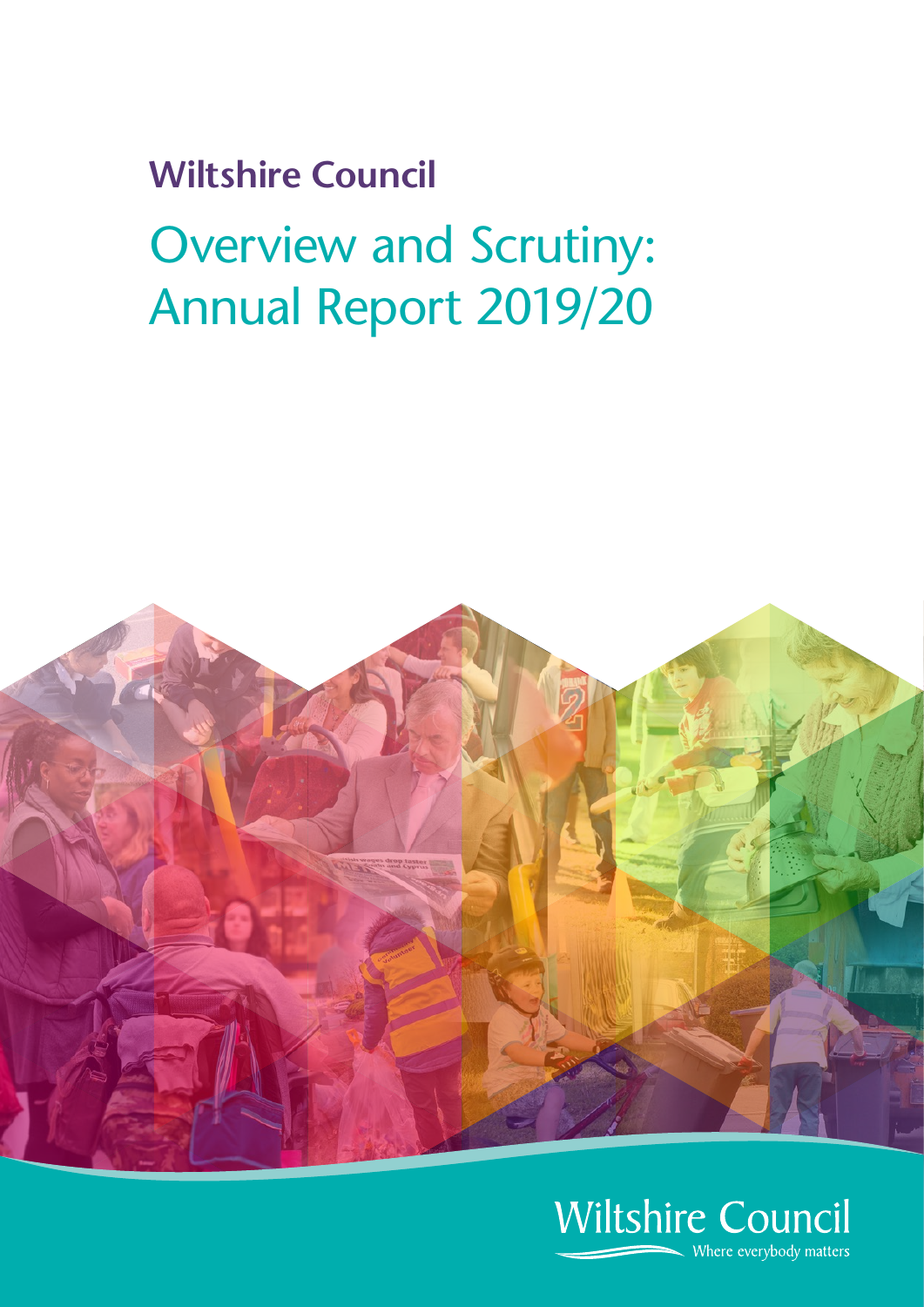## **What is overview and scrutiny?**

Wiltshire Council is run by councillors elected by the people of Wiltshire. A small number of them form the cabinet (also referred to as the executive) which sets the direction, determines the priorities and takes the important decisions. The councillors in the cabinet hold powerful positions and it is important that they are held to public account for their actions. This is done through a system called Overview and Scrutiny (OS) and is undertaken by the nonexecutive councillors.

This is common to most local councils. They ensure that decisions are taken based on good evidence including the views of those with an interest in the matter and are in the best interests of the people of Wiltshire. OS is selective in what it looks at so that it can add value to the most important services provided by the council, its partners and contractors. Wherever possible it helps to shape policy through early discussions as well as scrutinising proposals before they are finally agreed. A list of the matters which will be considered by OS is published in its forward work programme.

- Better outcomes for the people of Wiltshire
- Adding value to the way decisions are reached
- Working constructively with the cabinet
- Challenging positively as a critical friend
- **Basing its findings on good evidence**
- **Learning from others**

## **How do we do it in Wiltshire?**

There is an OS management committee and three specialist select committees covering the following main service areas:

- Health (including the NHS, public health and adult social care)
- Environment (including highways, waste and transportation)
- Children (including education, vulnerable children, youth services and early years)

The management committee, as well as coordinating the work of the select committees, covers internal matters such as finance, performance and staffing. Most of the work is done by small groups of elected members from across the political parties reviewing single specific issues in detail. These groups then report to the select committees and make recommendations for improvement to the cabinet and others as necessary.

## **Focus**

The work programme focuses on the commitments given by the council in its Business Plan 2017/27 and approaches its work in the following way:

66 This year Overview and Scrutiny has continued to play a key role in developing council policy and holding decisionmakers to account. It has scrutinised 64% of the decisions taken by the council's Cabinet and submitted 130 recommendations to improve services. My thanks go to the councillors and co-opted members who lead the OS function, the scrutiny team that supports our work, plus all those decisionmakers, expert witnesses and members of the public who have engaged with the process.

> Overview and Scrutiny is now focused on contributing to the battle against COVID-19 by providing robust, constructive feedback on the ongoing incident response. Input from nonexecutive 'scrutineers' will be vital in highlighting the impact of the pandemic on residents, so the council and its partners can give them maximum support through these very challenging times. 99

# **Getting involved**

OS welcomes suggestions from councillors and members of the public regarding issues that could be investigated. If you would like to suggest an issue that OS should look into, please contact us via the details at the end of this report. Members of the public can also get directly involved by attending committee meetings, submitting a question before a meeting or giving notice to make a statement on an item on the agenda.

## **Overview and scrutiny management**

# **committee**

Cllr Graham Wright Cllr Alan Hill



Chairman Vice chairman

## **Key items we have looked at …and what we have achieved**

COVID-19

• Implemented streamlined, virtual scrutiny of the council's emergency response to COVID-19. Undertook detailed questioning of the senior leadership team, using councillors' knowledge of the challenges being faced on the ground by residents.

#### Financial robustness

• Scrutinised council budget proposals in detail to ensure that they were sound and reviewed potential impacts on

services.

#### Public consultations



• Improved the council's approach to consulting the public on plans and changes to services. Recommended that the purpose of consultations and how they really can influence decisions are made clearer to the public.

## Councillor Graham Wright, Chairman of the Committee, said: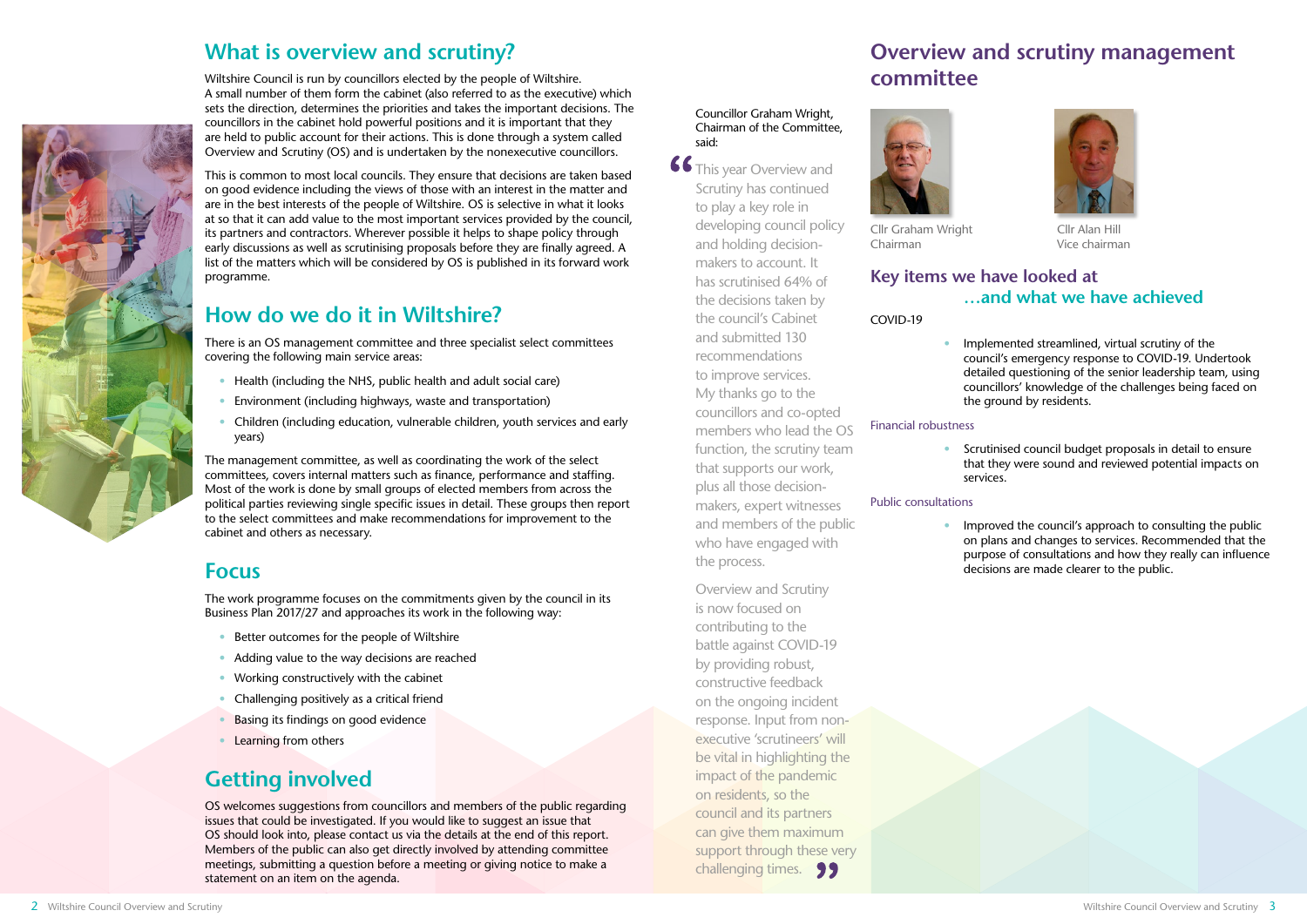

## **Children's select committee**

Cllr Jon Hubbard Cllr Jacqui Lay Chairman Vice chairman

## **Key items we have looked at …and what we have achieved**

Outdoor education

• Examined the potential impacts of closing the Braeside and Oxenwood educational centres, with both facilities now continuing to provide valuable outdoor learning opportunities for young people.

#### Looked After Children (LAC)

• Recommended that improvements to supporting children in care were more clearly defined and were supported by appropriate metrics.

#### Children's centres

• Ensuring that the next community maternity hub pilots are in Trowbridge and Paulton.

> Examined in-depth proposals to close some children centres and the public consultation on these. Made successful recommendations for improvement, including clarifying the rationale for the proposals and the alternative provision in place.

## **Health select committee**



Chairman Vice chairman



Cllr Chuck Berry Cllr Gordon King

## **Key items we have looked at …and what we have achieved**

## Adult social care

**66** Even before COVID-19, the Health Select Committee had a busy year, with a great deal of change and innovation in the health and care sectors. We will now need to focus on the impact of the pandemic and the lessons we can learn in responding to it. However, we will also be exploring opportunities for joint scrutiny with the other South West councils; assessing how "dementia friendly" our county is, and we will be developing our knowledge of the fantastic work that takes place in our communities, starting **Wh** Dorothy House.

• Developed relevant statistical indicators to accurately monitor the true performance of this vital service.

### Redesign of maternity services

#### **Scrutiny of local acute trusts**

• Enhancing working relationships with the NHS trusts that serve Wiltshire and monitored the delivery of their priorities.

#### Councillor Chuck Berry, the Chairman of the Committee, said:

#### Councillor Jon Hubbard, Chairman of the Committee, said:

66 This year the committee has continued to look at FACT, a wide-ranging programme to streamline and improve the way the council and partners work with children and families. Moving forward we will be assessing the impact of COVID-19 on children and families and how public services can support their resilience and recovery. We will look at the 'Whole Life Pathway', which reduces the impact of transitioning from children's to adult services; plus the vital recruitment and retention of foster carers. We also look forward to strengthening links with the Wiltshire Youth Union (WYU), Children in Care Council (CiCC) and the Care Leavers Forum. 99

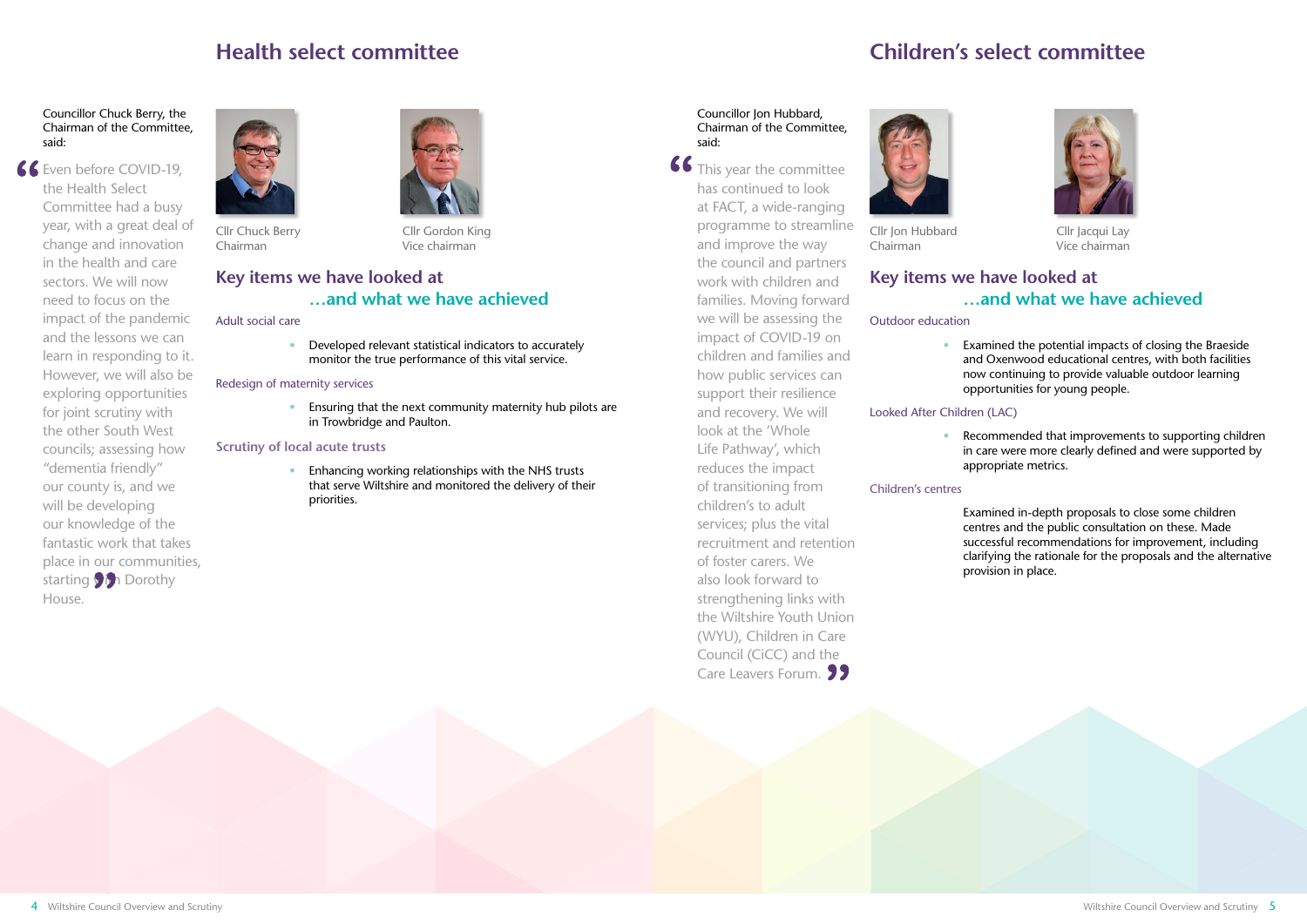

## **Environment select committee**

Cllr John Smale Cllr Bob Jones MBE Chairman Vice chairman

## **Key items we have looked at ...and what we have achieved**

Global Warming and Climate Change

• Explored how the Council could reduce carbon emissions through planning, transport policy, renewable energy, waste management and land use.

#### Housing Aids and Adaptations for residents with disabilities

Recommended that the Council prioritise emergency accommodation and the support provided by its Rough Sleeper Outreach team.

• Recommended that the Council's planning policies encourage the development of more adaptable and affordable housing for people with disabilities.

#### Highways

• Reviewed how effective Community Area Transport Groups (CAT-Gs) have been in resolving highways issues for local communities.

#### Homelessness

# **How is overview and scrutiny supported?**

The council's non-executive councillors run OS but are supported in their work by a small team of officers. They sit within the Democracy team, which supports all aspects of the council's democratic decision-making. The team ensures that the councillors have all the necessary information and evidence they need and can speak to those people that have a direct responsibility or interest in the matter. This can include making arrangements to hear from service users and going on site visits.

The team also undertakes research and writes reports on behalf of the select committees and task groups.

# **Looking forward**

66 The Environment Select Committee has had a busy year, notably with its dedicated task group working with the Executive and external witnesses to ensure that the council meets its carbon reduction targets. The Homelessness Strategy Task Group met with Rt Hon Andrew Murrison, MP for South West Wiltshire, to discuss preventing and reducing homelessness in Wiltshire.

> In the coming year we will continue to concentrate upon the climate emergency, but we will also focus upon the impact of COVID-19 on areas such as public transport, homelessness, and the local economy. **99**



Like local authorities across the country, Wiltshire Council is playing a central role in responding to COVID-19. It is working with its partners to ensure that communities are supported, local businesses receive government funding and critical services continue to protect people during an unprecedented and rapidly changing incident. To allow staff to focus on the operational response, Overview and Scrutiny has shifted to a streamlined structure and a work programme focused on maximising Wiltshire's resilience. We have set up a dedicated Wiltshire COVID-19 Response Scrutiny Task Group, holding fully virtual meetings where members can question senior decision-makers and raise live issues from their communities. We will continue to do this throughout the pandemic, but to add maximum value we will be focusing on how Wiltshire can recover as fast as possible and what new and improved ways of working may be found.

COVID-19 has placed significant new financial pressures on local authorities, on top of existing demographic challenges and rising costs of care for vulnerable children and adults. In Wiltshire, Overview and Scrutiny will contribute to meeting this challenge by acting as a 'critical friend' to decisionmakers, supporting innovation in how the council and its partners deliver services and acting as the voice of the people when important decisions are being made.

### Cllr Bob Jones MBE, Vice chairman of the Committee, said: